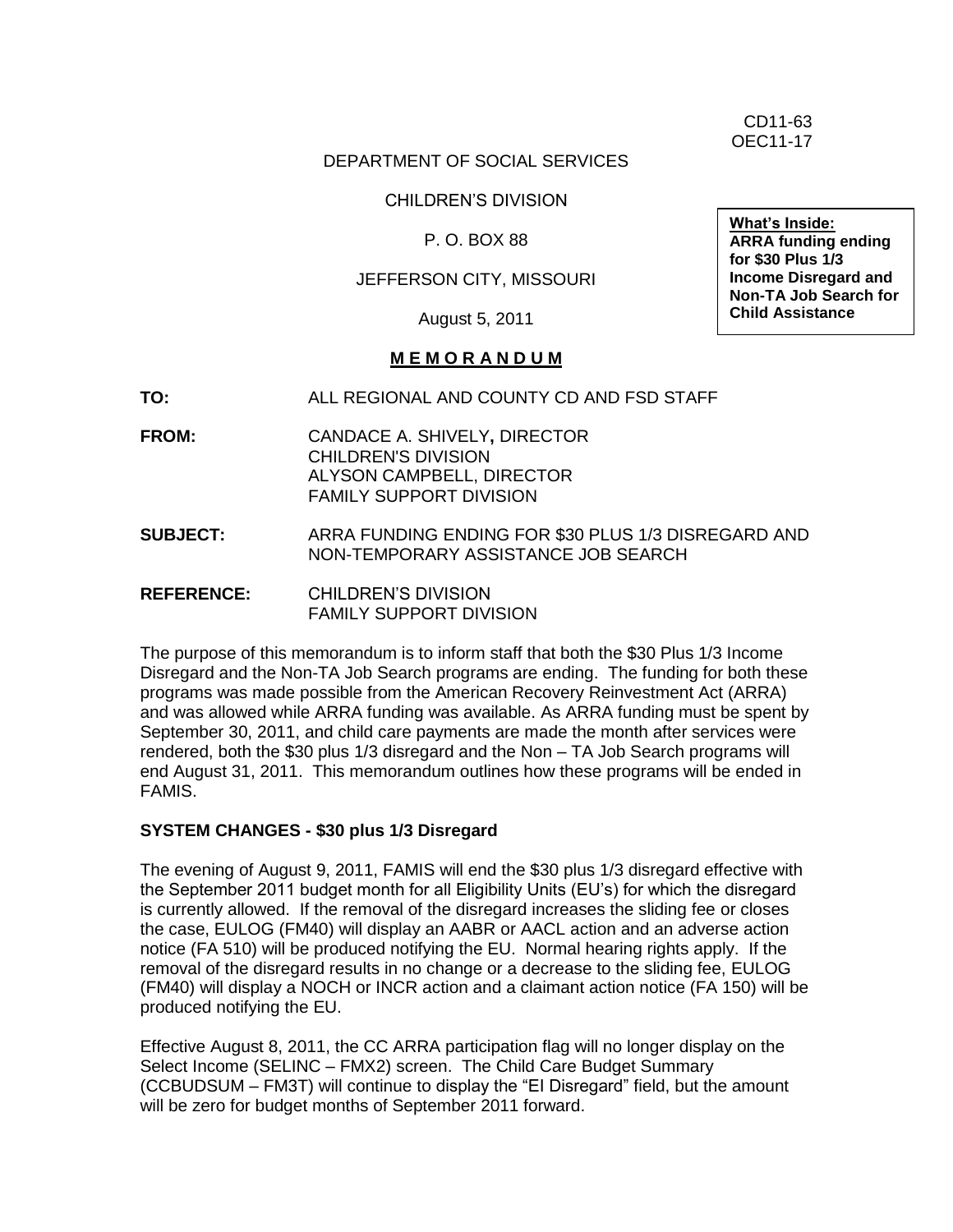The "ARRA EI Disregard" field will not display on the Income Summary Detail (INCSUMM – FM33) screen for budget months of September 2011 forward, but will continue to display for budget months prior to September 2011.

The budget summary paragraph on the FA 150 & FA 155 will continue to display the "Earnings Disregard" field. The amount in this field will be zero for budget month September 2011 forward.

The following paragraph has been added to the FA 150 & FA 510 and will be produced when the \$30 + 1/3 disregard is removed from an individual in the EU. If two (2) individuals in an EU have the \$30 + 1/3 disregard removed, the paragraph will be generated twice:

According to our records from the Division of Workforce Development (DWD), &&EUM NAME&& is currently participating in either the Adult Worker Program or the Dislocated Worker Program. Because &&EUM NAME&& is participating in one or both of these DWD programs, we were disregarding a portion of this individual's income. This income disregard is a part of the American Recovery & Reinvestment Act (ARRA) and will end 08/31/2011.

## **SYSTEM CHANGES – Non – TA Job Search**

The Child Care Needs (CCNEED – FMAC) screen will no longer accept the Non-TA Job Search (NTA) child care need for any date past August 31, 2011.

The following paragraph will appear on the FA 150 & FA 510 client notices when an NTA need is entered and on any notice that is produced while the NTA need is open. This paragraph will also be produced when the NTA need is ending based on the NTA end date & the fact that no other child care need exists. If two (2) individuals in the EU have the NTA need open, the paragraph will be produced twice.

The need for child care for &&EUM NAME&& is listed as Job Search. Individuals who have not applied for or who are not receiving Temporary Assistance benefits are limited to 60 days of Job Search as a need for child care. This 60-day Job Search period is funded through the American Recovery & Reinvestment Act (ARRA), which ends on 08/31/2011. If you have another need for care, such as employment, education, or training please contact your Eligibility Specialist.

## **NECESSARY ACTION:**

- 1. Review this memorandum with all Children's Division and Family Support Division staff.
- 2. All questions should be cleared through normal supervisory channels and directed to: